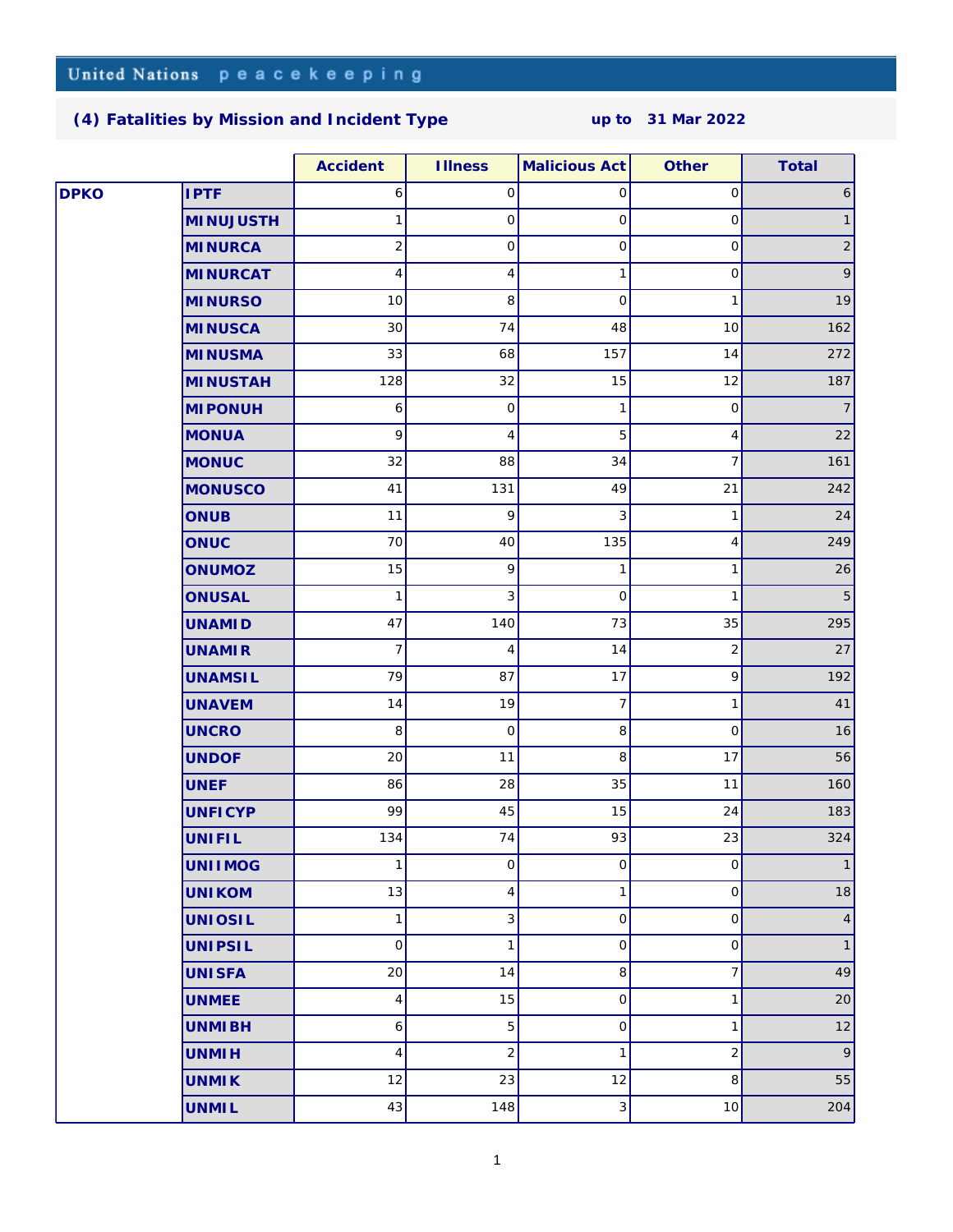**[\(4\) Fatalities by Mission and Incident Type](http://www.un.org/Depts/dpko/fatalities/) up to 31 Mar 2022**

|             |                  | Accident     | <b>Illness</b>      | Malicious Act       | Other          | Total          |
|-------------|------------------|--------------|---------------------|---------------------|----------------|----------------|
| <b>DPKO</b> | <b>UNMIS</b>     | 11           | 41                  | 4                   | 4              | 60             |
|             | <b>UNMISET</b>   | 7            | 11                  | 2                   | 1              | 21             |
|             | <b>UNMISS</b>    | 18           | 61                  | 14                  | 15             | 108            |
|             | <b>UNMIT</b>     | 4            | 9                   | 1                   | 3              | 17             |
|             | <b>UNMOGIP</b>   | 9            | $\sqrt{2}$          | $\mathbf 0$         | 1              | 12             |
|             | <b>UNMOT</b>     | 1            | $\mathbf 0$         | 6                   | 0              | $\overline{7}$ |
|             | <b>UNOCI</b>     | 55           | 76                  | 11                  | 9              | 151            |
|             | <b>UNOMIG</b>    | 2            | $\overline{c}$      | 8                   | $\mathsf O$    | 12             |
|             | <b>UNOSOM</b>    | 36           | 9                   | 114                 | 1              | 160            |
|             | <b>UNPF</b>      | 7            | $\mathbf{1}$        | 3                   | $\overline{2}$ | 13             |
|             | <b>UNPREDEP</b>  | 4            | $\mathbf 0$         | $\mathcal{O}$       | $\mathbf 0$    |                |
|             | <b>UNPROFOR</b>  | 100          | 27                  | 74                  | 12             | 213            |
|             | <b>UNPSG</b>     | 1            | $\mathsf O$         | $\mathbf 0$         | $\mathsf O$    | 1              |
|             | <b>UNSMIH</b>    | $\mathsf O$  | $\mathbf{1}$        | $\mathsf O$         | $\mbox{O}$     | $\mathbf{1}$   |
|             | <b>UNSMIS</b>    | $\mathsf O$  | $\mathbf 0$         | 1                   | 0              | $\mathbf{1}$   |
|             | <b>UNTAC</b>     | 32           | 20                  | 25                  | 5              | 82             |
|             | <b>UNTAES</b>    | 6            | 3                   | 2                   | $\mathbf 0$    | 11             |
|             | <b>UNTAET</b>    | 14           | 10                  | 2                   | 0              | 26             |
|             | <b>UNTAG</b>     | 16           | $\overline{c}$      | 1                   | 0              | 19             |
|             | <b>UNTSO</b>     | 14           | 8                   | 26                  | 4              | 52             |
|             | <b>Sub-Total</b> | 1334         | 1376                | 1038                | 284            | 4032           |
| Non-DPKO    | <b>BINUH</b>     | 0            | $\mathsf O$         | 1                   | $\mathsf O$    |                |
|             | <b>BONUCA</b>    | $\mathsf O$  | 1                   | $\mathbf 0$         | $\mathsf{O}$   | 1              |
|             | <b>MICAH</b>     | $\mathsf O$  | $\mathsf O$         | 1                   | 0              |                |
|             | <b>MINUGUA</b>   | 4            | $\mathsf{O}\xspace$ | $\mathsf{O}\xspace$ | $\mathsf O$    | 4              |
|             | OSE-Syria        | $\circ$      | 1                   | $\mathsf O$         | $\hbox{O}$     |                |
|             | <b>UNAMA</b>     | 6            | 21                  | 10                  | 4              | 41             |
|             | <b>UNAMET</b>    | $\mathbf 0$  | $\mathbf{1}$        | 7                   | $\mathsf O$    | 8 <sup>1</sup> |
|             | <b>UNAMI</b>     | 3            | 18                  | $\overline{c}$      | $\overline{7}$ | 30             |
|             | <b>UNGCI</b>     | 5            | $\overline{c}$      | 1                   | $\mbox{O}$     | 8              |
|             | <b>UNMA</b>      | $\mathbf{1}$ | $\hbox{O}$          | $\mathsf O$         | $\mathsf{O}$   | 1              |
|             | <b>UNMAO</b>     | $\mathsf{O}$ | $\mathbf{1}$        | 0                   | $\mathsf{O}$   | $\mathbf{1}$   |
|             | <b>UNMIN</b>     | 6            | $\mathsf O$         | $\mathsf O$         | $\mbox{O}$     | 6              |
|             | <b>UNOAU</b>     | $\mathsf O$  | 1                   | $\mathbf 0$         | $\mbox{O}$     | $\mathbf{1}$   |
|             | <b>UNOHCI</b>    | 1            | $\mathbf 1$         | 25                  | $\hbox{O}$     | $27\,$         |